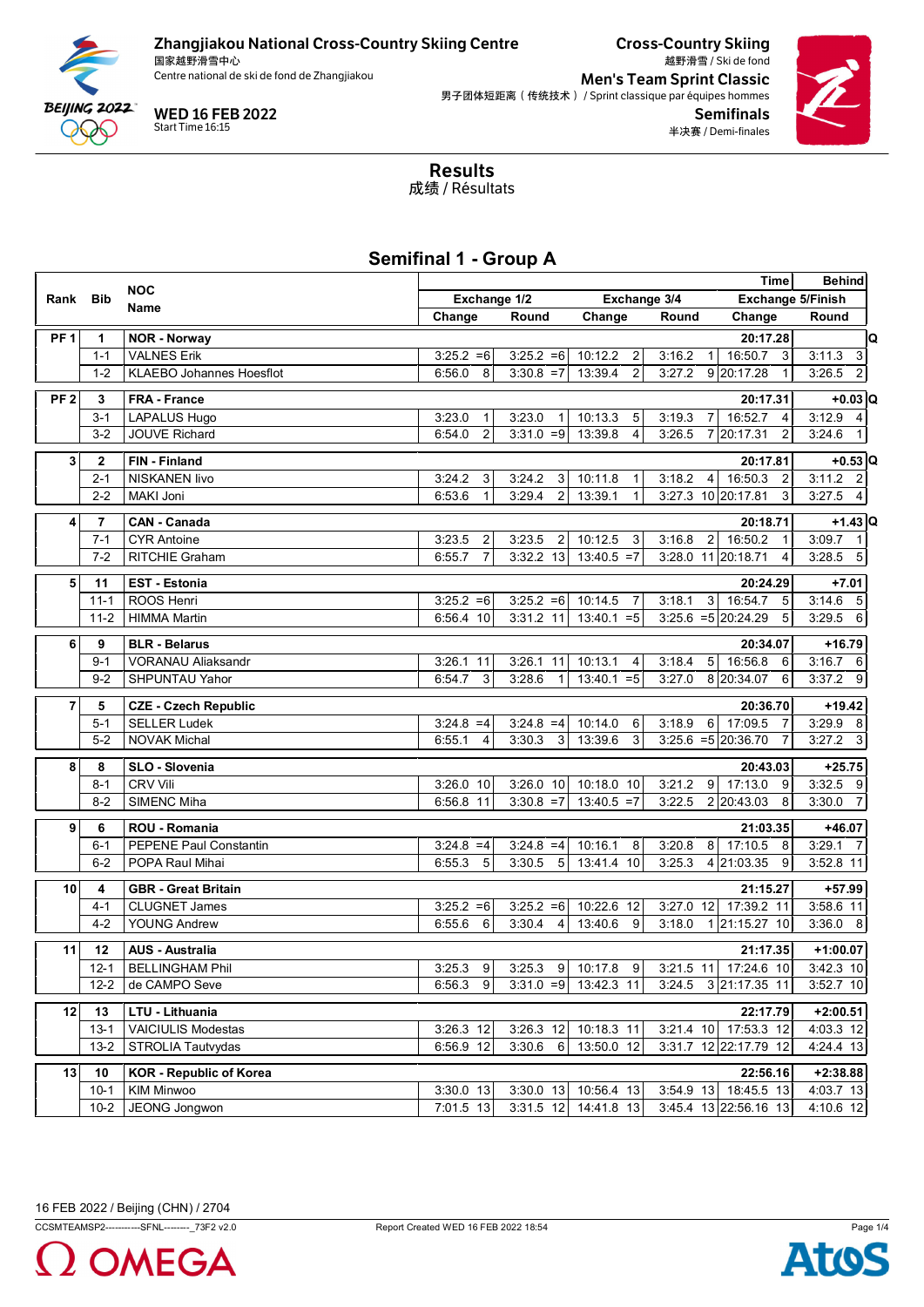

国家越野滑雪中心<br>Centre national de ski de fond de Zhangjiakou

WED 16 FEB 2022 Start Time 16:15

Cross-Country Skiing 越野滑雪 / Ski de fond **Men's Team Sprint Classic** 男子团体短距离(传统技术) / Sprint classique par équipes hommes Semifinals 半决赛 / Demi-finales



Results 成绩 / Résultats

| <b>Weather</b> | <b>Snow Conditions</b> | Temperatures    |                            | <b>Athletes/NOCs</b> |        |     |            |            |            |            |            |
|----------------|------------------------|-----------------|----------------------------|----------------------|--------|-----|------------|------------|------------|------------|------------|
|                |                        | Air<br>Snow     |                            | Entries              | Ranked | LAP | <b>DNF</b> | <b>DSQ</b> | <b>DNS</b> | <b>NPS</b> | <b>DQB</b> |
| Sunny          | Packed powder          | $-14.7^\circ$ C | 10 <sub>0</sub><br>-0<br>◡ | 26/13                | 26/13  | 0/0 | 0/0        | 0/0        | 0/0        | 0/0        | 0/0        |



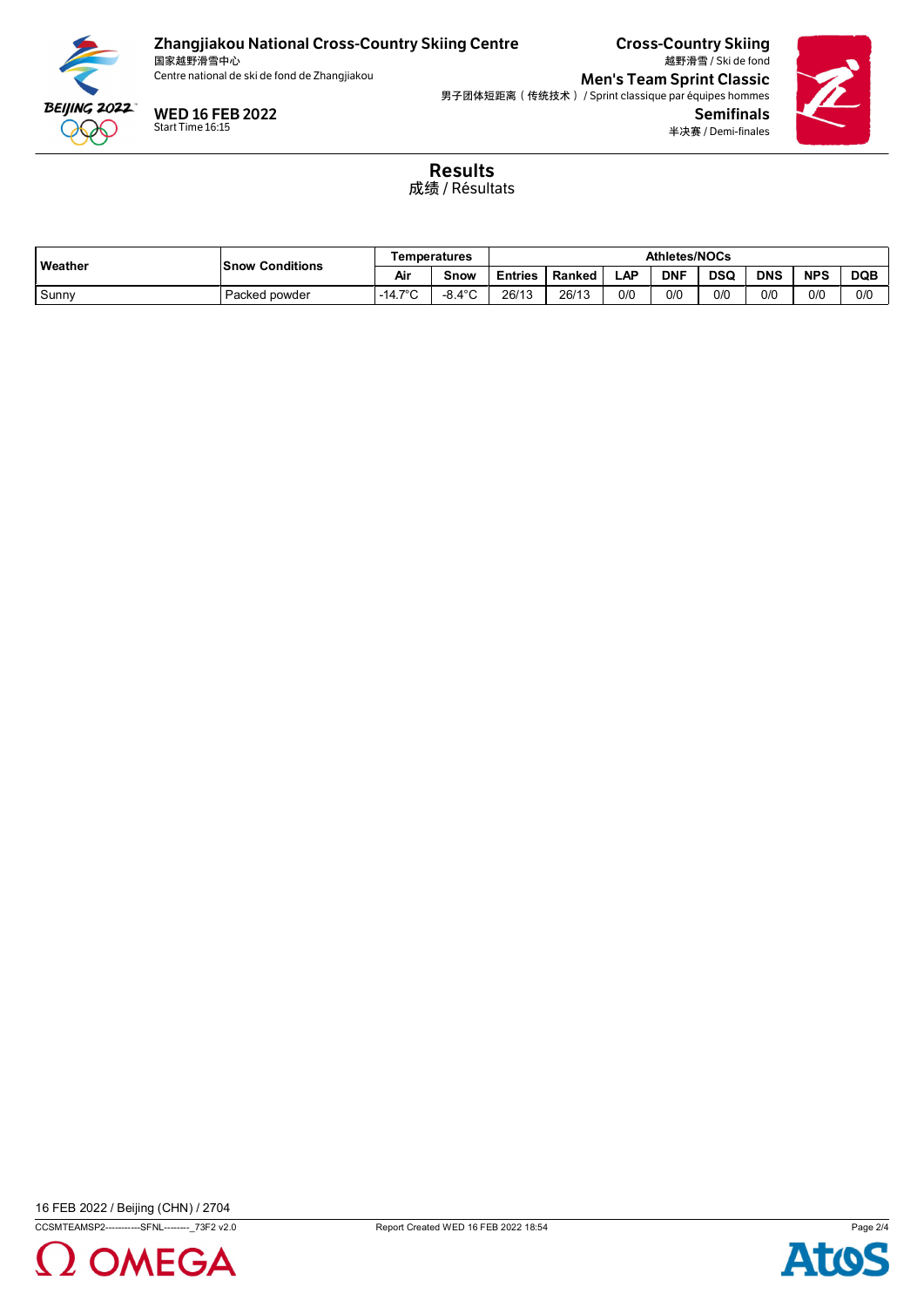

国家越野滑雪中心<br>Centre national de ski de fond de Zhangjiakou



Cross-Country Skiing 越野滑雪 / Ski de fond **Men's Team Sprint Classic** 男子团体短距离(传统技术) / Sprint classique par équipes hommes Semifinals 半决赛 / Demi-finales



Results 成绩 / Résultats

## **Semifinal 2 - Group B**

|                 |            | <b>NOC</b>                              | <b>Time</b>                  |                                   |                           |              |                                             |                            |
|-----------------|------------|-----------------------------------------|------------------------------|-----------------------------------|---------------------------|--------------|---------------------------------------------|----------------------------|
| Rank            | <b>Bib</b> | Name                                    | Exchange 1/2<br>Exchange 3/4 |                                   |                           |              | <b>Exchange 5/Finish</b>                    |                            |
|                 |            |                                         | Change                       | Round                             | Change                    | Round        | Change                                      | Round                      |
| 1               | 15         | <b>ITA - Italy</b>                      |                              |                                   |                           |              | 20:06.99                                    | Q                          |
|                 | $15 - 1$   | De FABIANI Francesco                    | 3:20.9<br>$\overline{7}$     | 3:20.9<br>$\overline{7}$          | 10:00.0<br>7              | 3:17.1       | 16:37.4<br>8<br>$\overline{2}$              | 3:14.7<br>$\boldsymbol{2}$ |
|                 | $15 - 2$   | PELLEGRINO Federico                     | 6:42.9<br>4                  | 3:22.0<br>$\overline{\mathbf{4}}$ | 13:22.7<br>$\overline{4}$ | 3:22.7       | 3 20:06.99<br>$\mathbf{1}$                  | 3:29.5<br>4                |
| PF <sub>2</sub> | 16         | <b>SWE - Sweden</b>                     |                              |                                   |                           |              | 20:07.57                                    | $+0.58$ Q                  |
|                 | $16 - 1$   | POROMAA William                         | $3:19.7 = 3$                 | $3:19.7 = 3$                      | 9:56.5<br>2               | $3:12.3 = 1$ | 16:37.1<br>$\overline{1}$                   | 3:15.2<br>4                |
|                 | $16 - 2$   | <b>SVENSSON Oskar</b>                   | 6:44.2<br>9                  | 3:24.5<br>9                       | 13:21.9<br>$\mathbf{1}$   | 3:25.4       | 8 20:07.57<br>2                             | 3:30.4<br>$\sqrt{5}$       |
|                 |            |                                         |                              |                                   |                           |              |                                             |                            |
| PF <sub>3</sub> | 17         | <b>SUI - Switzerland</b>                |                              |                                   |                           |              | 20:07.67                                    | $+0.68$ Q                  |
|                 | $17 - 1$   | <b>BAUMANN Jonas</b>                    | $3:19.7 = 3$                 | $3:19.7 = 3$                      | 9:57.0<br>3               | 3:14.8       | 16:39.6<br>$\mathbf{3}$<br>6                | 3:17.5<br>$\,6\,$          |
|                 | $17 - 2$   | <b>HEDIGER Jovian</b>                   | 6:42.2<br>$\overline{1}$     | 3:22.5<br>5                       | $\overline{2}$<br>13:22.1 | 3:25.1       | 7 20:07.67<br>3                             | 3:28.0<br>$\mathbf{1}$     |
| PF <sub>4</sub> | 21         | <b>AUT - Austria</b>                    |                              |                                   |                           |              | 20:07.78                                    | $+0.79$ Q                  |
|                 | $21 - 1$   | <b>FOETTINGER Michael</b>               | 3:21.8 11                    | 3:21.8 11                         | 9:58.4<br>5               | 3:15.4       | 16:38.9<br>$\overline{4}$<br>$\overline{4}$ | 3:16.1<br>5                |
|                 | $21 - 2$   | <b>MOSER Benjamin</b>                   | 5<br>6:43.0                  | 3:21.2<br>$\overline{2}$          | $13:22.8 = 5$             | 3:24.4       | 4 20:07.78<br>$\overline{4}$                | 3<br>3:28.8                |
| PF <sub>5</sub> | 14         | <b>ROC - ROC</b>                        |                              |                                   |                           |              | 20:07.85                                    | $+0.86$ LL                 |
|                 | $14 - 1$   | <b>BOLSHUNOV Alexander</b>              | 3:21.1<br>8                  | 3:21.1<br>8                       | 9:59.6<br>6               | 3:17.2       | 16:39.0<br>9 <sub>o</sub><br>5              | 3:10.7<br>$\overline{1}$   |
|                 | $14 - 2$   | <b>TERENTEV Alexander</b>               | $\overline{2}$<br>6:42.4     | 3:21.3<br>3                       | 13:28.3 10                |              | 3:28.7 10 20:07.85<br>5                     | 3:28.8<br>$\overline{2}$   |
|                 |            |                                         |                              |                                   |                           |              |                                             |                            |
| 6               | 19         | <b>USA - United States of America</b>   |                              |                                   |                           |              | 20:11.42                                    | $+4.43$ LL                 |
|                 | $19-1$     | <b>OGDEN Ben</b>                        | 3:19.4<br>$\overline{2}$     | 3:19.4<br>$\overline{2}$          | 9:58.1<br>4               | 3:15.6       | 5 <sub>1</sub><br>16:37.9<br>3              | 3:15.1<br>3                |
|                 | $19-2$     | <b>SCHOONMAKER James Clinton</b>        | $\overline{3}$<br>6:42.5     | $3:23.1 = 7$                      | $13:22.8 = 5$             | 3:24.7       | 6 20:11.42<br>6                             | 3:33.5 7                   |
| $\overline{7}$  | 20         | <b>CHN - People's Republic of China</b> |                              |                                   |                           |              | 20:12.40                                    | $+5.41$                    |
|                 | $20 - 1$   | <b>WANG Qiang</b>                       | 3:18.8<br>$\mathbf{1}$       | 3:18.8<br>$\mathbf{1}$            | 9:55.9<br>$\mathbf{1}$    | $3:12.3 = 1$ | 16:41.5<br>$\overline{7}$                   | 3:17.7<br>7                |
|                 | $20 - 2$   | <b>SHANG Jincai</b>                     | $\overline{7}$<br>6:43.6     | $3:24.8 = 10$                     | 13:23.8<br>8              | 3:27.9       | 9 20:12.40<br>$\overline{7}$                | 3:30.9<br>6                |
| 8               | 23         | POL - Poland                            |                              |                                   |                           |              | 20:19.87                                    | $+12.88$                   |
|                 | $23 - 1$   | STAREGA Maciej                          | 3:20.1<br>5                  | 3:20.1<br>5                       | 10:00.7<br>8              | 3:15.8       | 16:42.0<br>6<br>8                           | 3:19.0<br>- 8              |
|                 | $23 - 2$   | <b>BURY Kamil</b>                       | 6:44.9 11                    | $3:24.8 = 10$                     | 13:23.0<br>$\overline{7}$ | 3:22.3       | 2 20:19.87<br>8                             | 3:37.8<br>8                |
|                 |            |                                         |                              |                                   |                           |              |                                             |                            |
| 9               | 24         | <b>UKR</b> - Ukraine                    |                              |                                   |                           |              | 20:48.40                                    | $+41.41$                   |
|                 | $24 - 1$   | <b>KRASOVSKYI Oleksii</b>               | 3:20.3<br>6                  | 3:20.3<br>6                       | 10:02.0 11                | 3:16.6       | 16:53.7 10<br>$\overline{7}$                | 3:27.2 11                  |
|                 | $24 - 2$   | PEREKHODA Ruslan                        | 6:45.4 12                    | 3:25.1 12                         | 13:26.5<br>9              | 3:24.5       | 5 20:48.40<br>9                             | $3:54.7$ 9                 |
| 10              | 25         | <b>ISL</b> - Iceland                    |                              |                                   |                           |              | 21:05.66                                    | $+58.67$                   |
|                 | $25 - 1$   | <b>EINARSSON Snorri Eythor</b>          | 3:21.5 10                    | 3:21.5 10                         | 10:01.9 10                | 3:17.3 10    | 16:56.2 11                                  | 3:25.2 10                  |
|                 | $25 - 2$   | PEDERSEN Isak Stianson                  | 6:44.6 10                    | $3:23.1 = 7$                      | $13:31.0 = 11$            |              | 3:29.1 11 21:05.66 10                       | 4:09.4 11                  |
| 11              | 22         | <b>LAT - Latvia</b>                     |                              |                                   |                           |              | 21:06.82                                    | $+59.83$                   |
|                 | $22 - 1$   | <b>VIGANTS Raimo</b>                    | 3:21.2<br>9                  | 3:21.2<br>9                       | 10:01.6<br>9              | $3:17.7$ 11  | 16:59.4 12                                  | 3:28.4 12                  |
|                 | $22 - 2$   | <b>SLOTINS Roberts</b>                  | 8<br>6:43.9                  | 3:22.7<br>6                       | $13:31.0 = 11$            |              | 3:29.4 12 21:06.82 11                       | 4:07.4 10                  |
|                 |            |                                         |                              |                                   |                           |              |                                             |                            |
| 12              | 18         | <b>GER</b> - Germany                    |                              |                                   |                           |              | 21:20.39                                    | $+1:13.40$                 |
|                 | $18-1$     | <b>KUCHLER Albert</b>                   | 3:22.4 12                    | 3:22.4 12                         | 10:02.5 12                | 3:19.2 12    | 16:43.6<br>9                                | $3:21.1$ 9                 |
|                 | $18-2$     | <b>BRUGGER Janosch</b>                  | 6:43.3<br>6                  | 3:20.9<br>$\mathbf{1}$            | 13:22.5<br>3              | 3:20.0       | 1 21:20.39 12                               | 4:36.7 12                  |

16 FEB 2022 / Beijing (CHN) / 2704